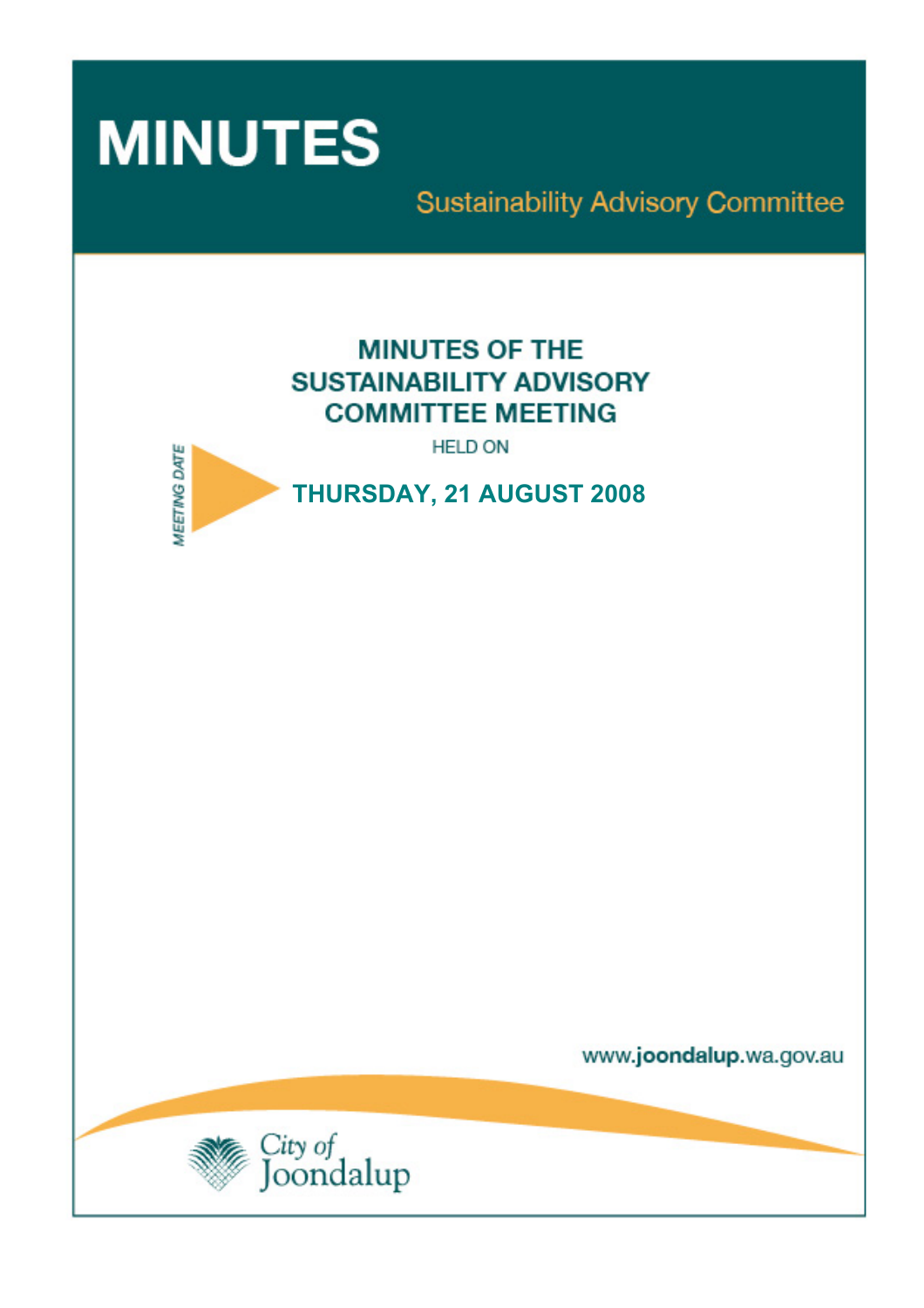## **CITY OF JOONDALUP**

### **MINUTES OF THE SUSTAINABILITY ADVISORY COMMITTEE MEETING HELD IN CONFERENCE ROOM 2, JOONDALUP CIVIC CENTRE, BOAS AVENUE, JOONDALUP ON THURSDAY, 21 AUGUST 2008.**

#### **ATTENDANCE**

#### **Committee Members:**

| Cr Brian Corr   | <b>Presiding Person</b>         |             |
|-----------------|---------------------------------|-------------|
| Cr Mike Norman  | <b>Deputy Presiding Person</b>  |             |
| Mr Steve Magyar | <b>Community Representative</b> | to 1915 hrs |
| Mr Rainer Repke | <b>Community Representative</b> |             |
| Mr Brett Dorney | <b>Community Representative</b> |             |
| Mr John Chester | <b>Community Representative</b> |             |
| Mr Peter Jacoby | <b>Community Representative</b> |             |
|                 |                                 |             |

#### **Officers:**

| Mr Ian Cowie     | Director, Governance & Strategy                  |
|------------------|--------------------------------------------------|
| Ms Rhonda Hardy  | Manager, Strategic Development                   |
| Mr Mark Tucek    | <b>Environmental Development Coordinator</b>     |
| Mrs Jill Hewison | Administrative Secretary, Governance & Marketing |

#### **DECLARATION OF OPENING**

The Presiding Person declared the meeting open at 1814 hrs.

### **APOLOGIES/LEAVE OF ABSENCE**

| Apologies: | <b>Cr Russ Fishwick</b> |
|------------|-------------------------|
|            | Cr Albert Jacob         |
|            | Ms Ute Goeft            |
|            | Mr Alan Green           |
|            |                         |

#### **CONFIRMATION OF MINUTES**

#### MINUTES OF THE SUSTAINABILITY ADVISORY COMMITTEE MEETING HELD ON 19 JUNE 2008

**MOVED Cr Norman SECONDED Mr Repke that the minutes of the meeting of the Sustainability Advisory Committee held on 19 June 2008 be confirmed as a true and correct record.** 

#### The Motion was Put and **CARRIED** (7/0)

**In favour of the motion:** Crs Corr & Norman, Mr Magyar, Mr Repke, Mr Dorney, Mr Chester, & Mr Jacoby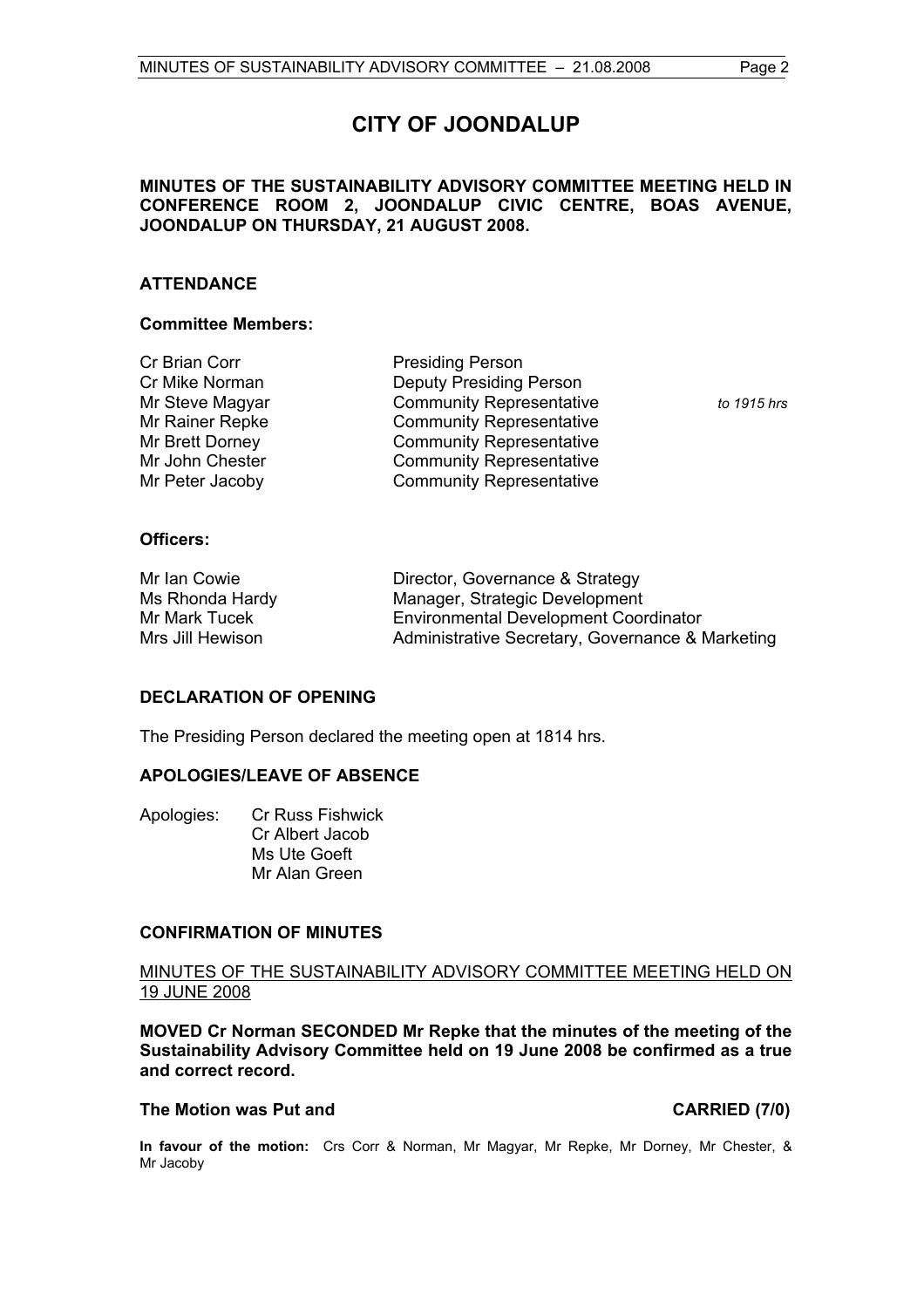### **ANNOUNCEMENTS BY THE PRESIDING PERSON WITHOUT DISCUSSION**

The Presiding Person provided an update on the resolutions which were carried at the Council meeting on 5 August 2008 in regard to Items CJ149-08/08, CJ150-08/08, CJ151-08/08 and CJ152-08/08. A resolution was carried that all reports should go to Council in the first instance. In this regard the following three reports requested at the June meeting of Sustainability Advisory Committee (SAC) will now go to Council:

- a report in relation to stormwater outfalls at Sorrento Beach;
- a report on how floodlighting is managed at the City's parks and sporting facilities;
- a report on streetlighting times.

In response to an email received (Attachment 1 refers) by the Presiding Person dated 20 August 2008 with regard to training, the Presiding Person advised committee members that officers can assist with wording of a motion if required.

The Presiding Person also advised that items discussed at Committee meetings can come from SAC, Council or officers.

At the request of the Presiding Person the Director, Governance and Strategy provided an update on street lighting and environmental initiatives – (Attachment 2 refers).

The Presiding Person introduced Mr Mark Tucek, who has recently taken on the role of Environmental Development Coordinator at the City of Joondalup.

#### **DECLARATIONS OF INTEREST**

Nil.

#### **IDENTIFICATION OF MATTERS FOR WHICH THE MEETING MAY SIT BEHIND CLOSED DOORS**

Nil.

### **PETITIONS AND DEPUTATIONS**

Nil.

### **REPORTS**

In light of Council's resolution in relation to the reports requested by the Sustainability Advisory Committee (which was that reports should go to Council in the first instance) no reports were available for presentation at this meeting.

### **PROCEDURAL MOTION - THAT THE MEETING BE ADJOURNED**

#### **MOVED Cr Norman SECONDED Mr Repke that Standing Orders be suspended and that the Meeting ADJOURN for a period of fifteen (15) minutes.**

#### **The Procedural Motion was Put and CARRIED (6/1)**

**In favour of the motion:** Crs Corr & Norman, Mr Repke, Mr Dorney, Mr Chester & Mr Jacoby **Against the motion:** Mr Magyar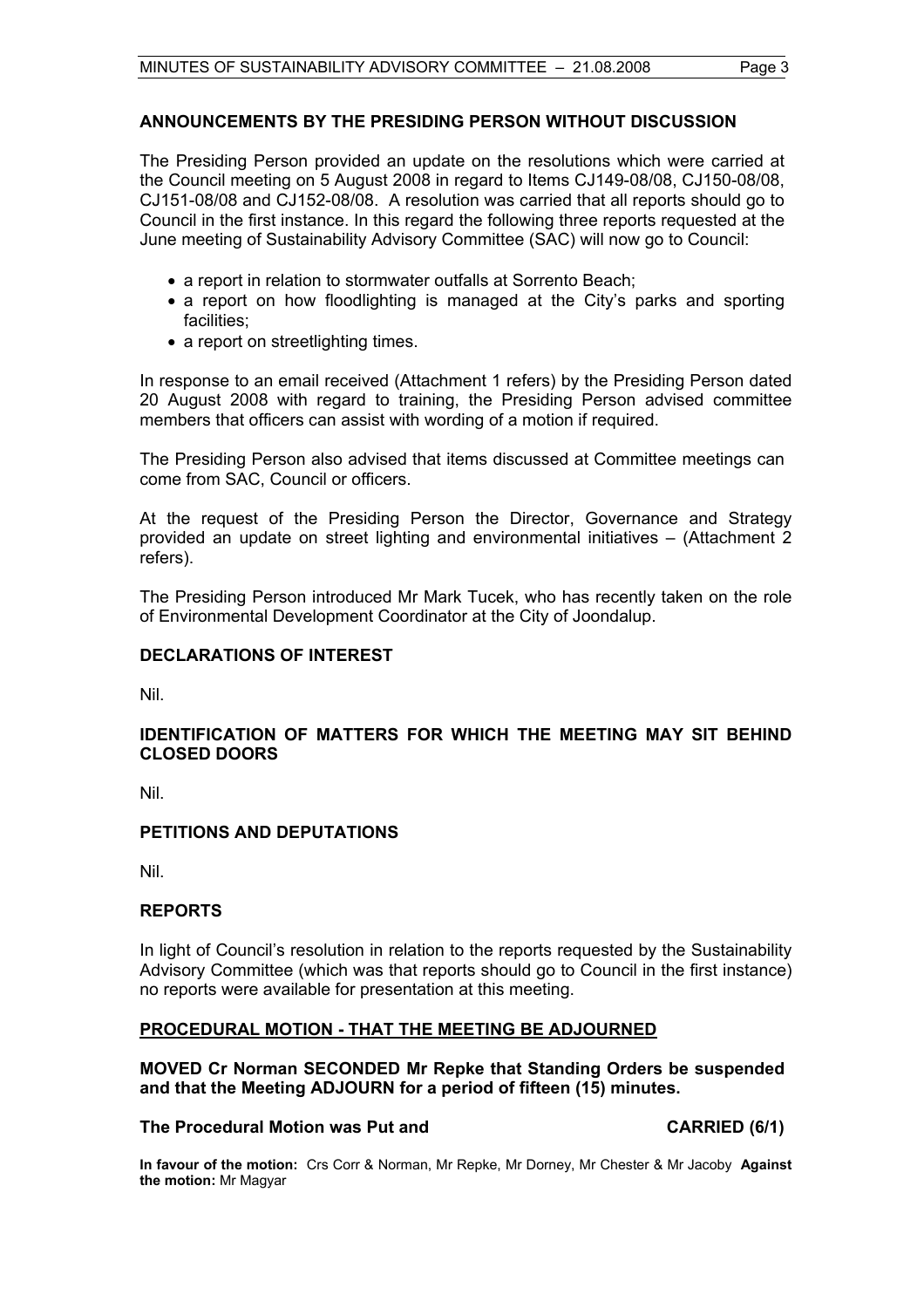The Meeting **ADJOURNED** at 1830 hrs and **RESUMED** at 1847 hrs.

### **MOTIONS OF WHICH PREVIOUS NOTICE HAS BEEN GIVEN**

#### **NOTICE OF MOTION – MR S MAGYAR – ENERGY AND SOCIETY**

In accordance with Clause 26 of Standing Orders Local Law 2005, Mr Magyar has given notice of his intention to move the following motion at the Sustainability Advisory Committee Meeting to be held on 21 August 2008:

#### *"That the Sustainability Advisory Committee gives consideration to the question of energy and society, and gives advice to the Council on the long term sustainability implications of the rising costs of all fuels to both the operations of the City and to the lifestyles of the residents of the City of Joondalup."*

#### **Reason for Motion**

Mr Magyar submitted the following comment in support of his Notice of Motion:

"There is considerable public debate about fuel prices and the recent cut to the State's natural gas supply. These events have brought to the public's attention the need to have sound long term plans to deal with the question of energy and society.

Does local government have any role to play in these issues, and if so what are they, and in particular regarding the leadership role of Council and Elected Members in the community?

Attached is a copy of an online opinion article and forum regarding part of these issues. The attachment suggests that parts of the general community have a better understanding than some former politicians of these problems.

There is a need to enable the Sustainability Advisory Committee to assist Council in developing reliable plans for the future.

This motion is intended to commence a process to address a key sustainability issue."

### **Officer's Comment**

Giving consideration to the question of energy and society is an extremely broad Notice of Motion which could involve an extensive amount of work.

It is noted that the Sustainability Advisory Committee previously considered the issue of peak oil fairly extensively.

Finally, it is noted that the Sustainability Advisory Committee's role is to advise Council, not to assist Council in the development of plans.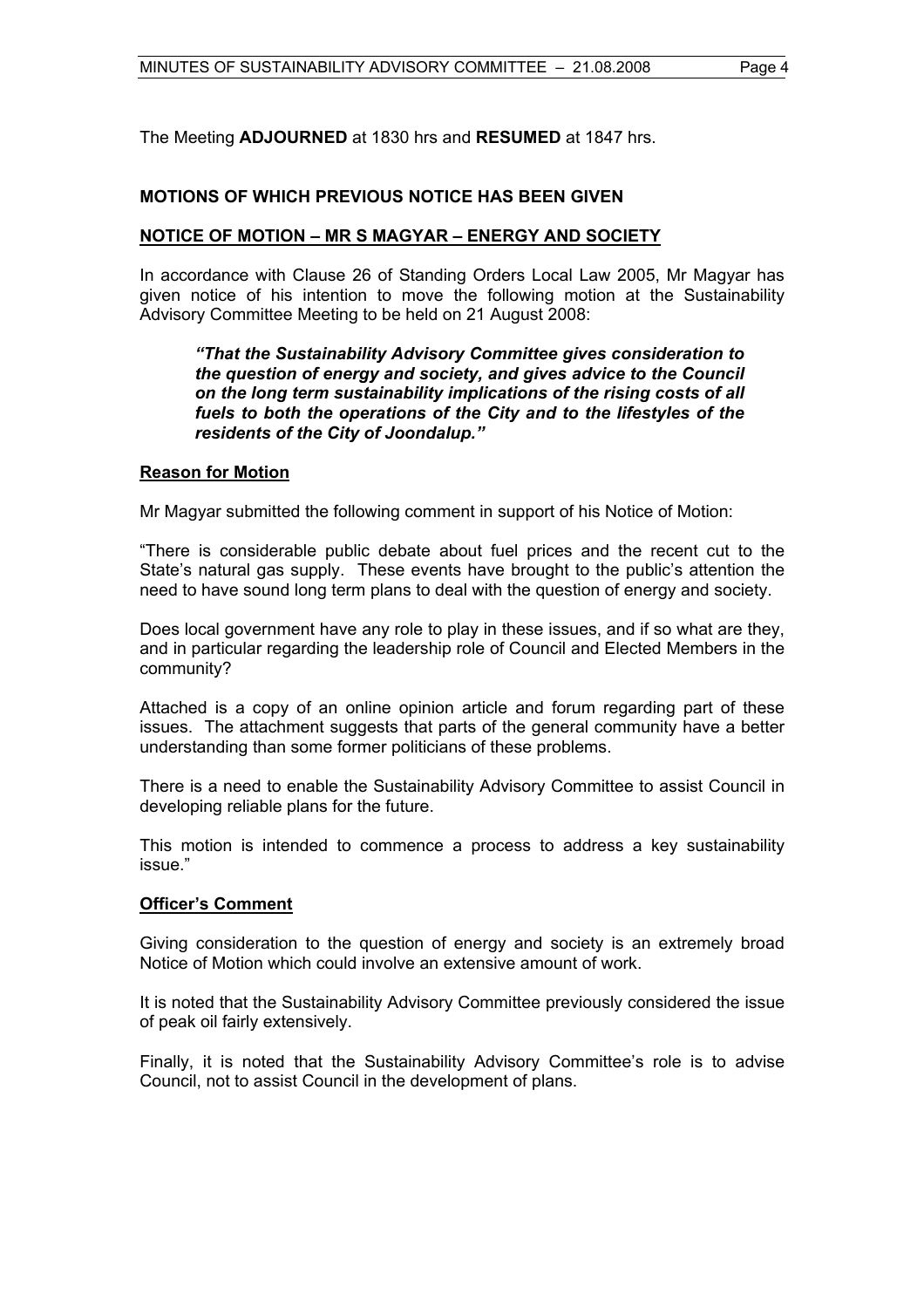**MOVED Mr Magyar SECONDED Mr Repke that the Sustainability Advisory Committee gives consideration to the question of energy and society, and gives advice to the Council on the long term sustainability implications of the rising costs of all fuels to both the operations of the City and to the lifestyles of the residents of the City of Joondalup.**

Discussion ensued.

After consultation with the Mover and Seconder, the meeting agreed that the Motion be **WITHDRAWN**

### **REQUESTS FOR REPORTS FOR FUTURE CONSIDERATION**

The following reports were requested:

**MOVED Mr Magyar SECONDED Cr Norman that the Sustainability Advisory Committee conduct at its next meeting a workshop to examine:** 

- **1 the Sustainable Cities August 2005 Report and the Sustainability Charter from the Commonwealth of Australia's House of Representatives Standing Committee on Environment and Heritage;**
- **2 the Endangered State of Australian Cities: Climate Threat and Urban Response Report (Source: Urban Research Program, Griffith University) (Attachment 3 refers);**
- **3 the Unsettling Suburbia: The New Landscape of Oil and Mortgage Vulnerability in Australian Cities Report (Source: Urban Research Program Research Paper No. 17 Griffith University) (Attachment 4 refers);**
- **4 the Peak Oil Action Plan and Peak Oil Policy Maribyrnong City Council, Melbourne Victoria**

**for the purpose of examining relevance of those reports to the City of Joondalup.** 

#### **The Motion was Put and CARRIED (7/0)**

#### **In favour of the motion:** Crs Corr & Norman, Mr Magyar, Mr Repke, Mr Dorney, Mr Chester, & Mr Jacoby

**MOVED Mr Repke SECONDED Mr Magyar that a report be requested on the preparedness of the City of Joondalup to handle emergencies for the City and its residents.** 

#### The Motion was Put and **CARRIED** (7/0)

**In favour of the motion:** Crs Corr & Norman, Mr Magyar, Mr Repke, Mr Dorney, Mr Chester, & Mr Jacoby

*Mr Magyar left the Room, the time being 1915 hrs.*